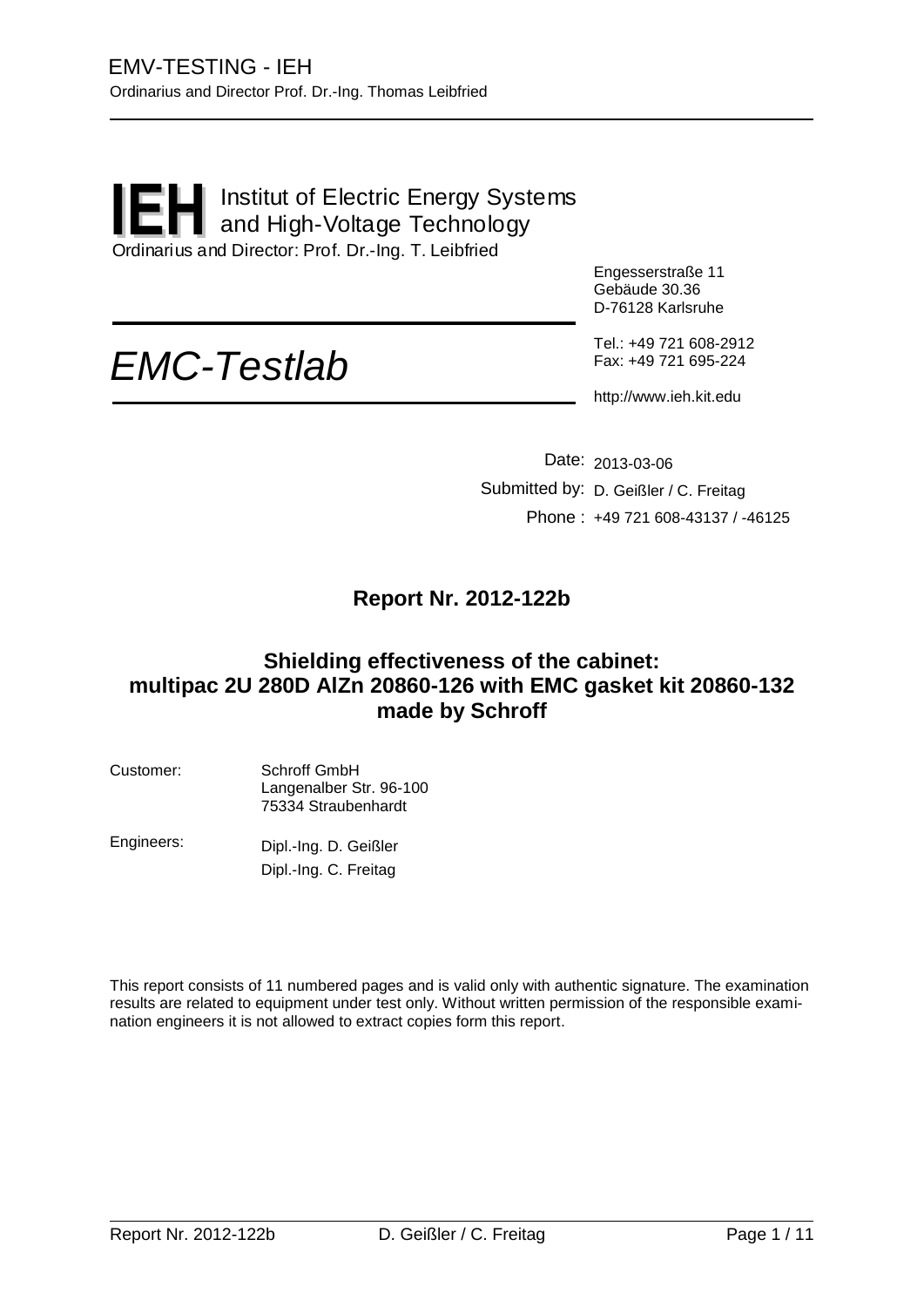# **1 Subject of this report**

This report describes the shielding effectiveness measurements of the cabinet multipac 2U 280D AlZn 20860-126 with EMC gasket kit 20860-132 made by Schroff.

# **2 General**

| Equipment under test (EUT):      | multipac 2U 280D AIZn 20860-126 with EMC gasket kit 20860-132<br>made by Schroff                                                                                                                             |  |  |
|----------------------------------|--------------------------------------------------------------------------------------------------------------------------------------------------------------------------------------------------------------|--|--|
| <b>EUT received:</b>             | 2013-01-29                                                                                                                                                                                                   |  |  |
| Place of test facility:          | EMV-Laboratory<br>Institute of Electrical Energy Systems and<br>High Voltage Engineering (IEH)<br>KIT - Campus Süd<br>Engesserstraße 11<br>76131 Karlsruhe                                                   |  |  |
| Test date:                       | 2013-01-29                                                                                                                                                                                                   |  |  |
| <b>Environmental conditions:</b> | 19,0 $\degree$ C<br>temperature:<br>33,6%<br>humidity:<br>barometric pressure:<br>1002 hPa                                                                                                                   |  |  |
| <b>Representative customer:</b>  | Mr. Benko                                                                                                                                                                                                    |  |  |
| Test engineer:                   | D. Geißler / C. Freitag                                                                                                                                                                                      |  |  |
| <b>Applied standards:</b>        | Shielding effectiveness in the frequency range of 30 MHz to<br>1000 MHz according to VG 95373, Part 15 and in the extended fre-<br>quency range of 1 GHz to 2 GHz in dependence on the mentioned<br>standard |  |  |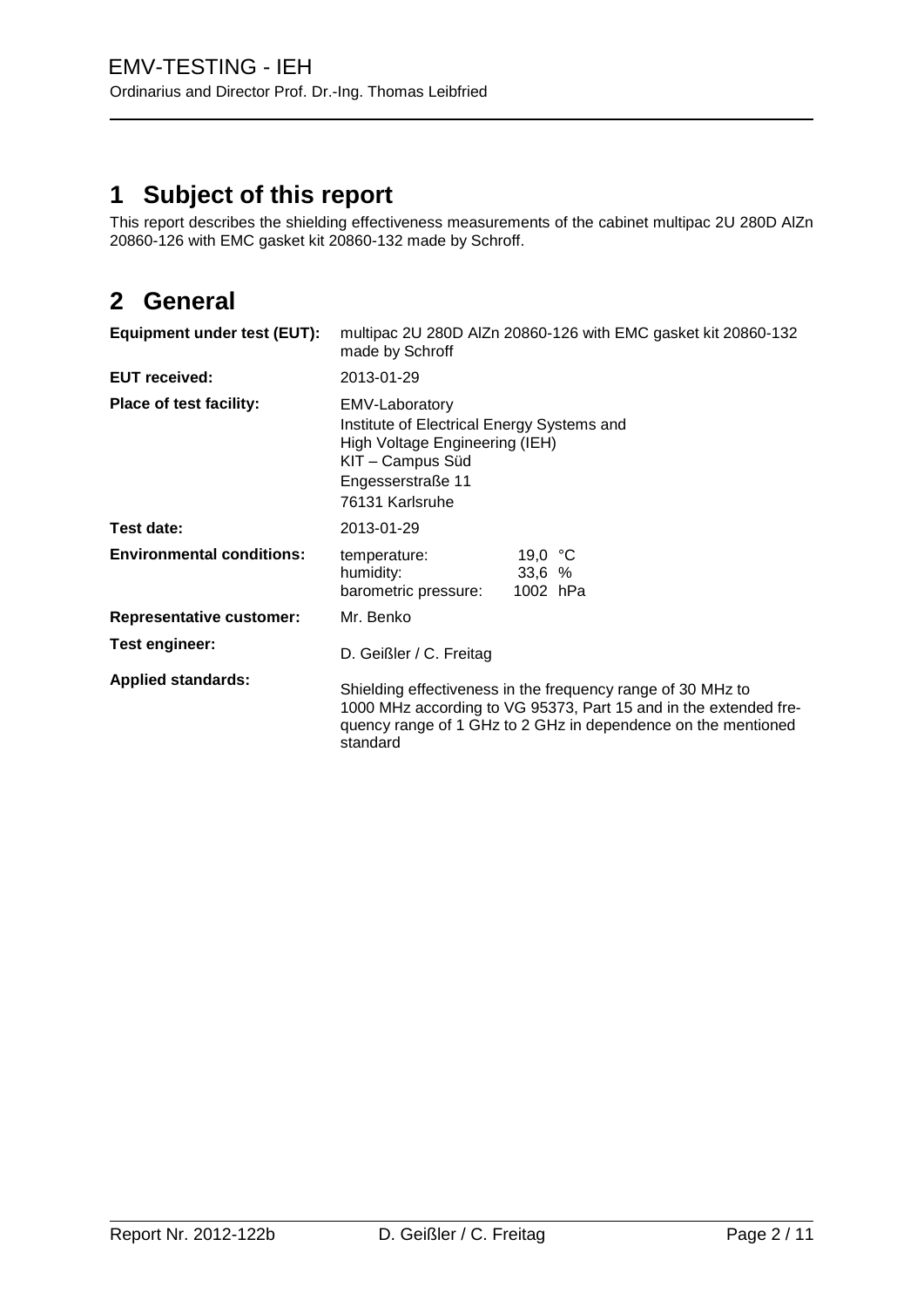# **3 Test setup**

## **3.1 Test equipment**

| Name                              | Type                                    | <b>Manufacturer</b> | Inventory number |  |
|-----------------------------------|-----------------------------------------|---------------------|------------------|--|
| Signal generator                  | SMIQ 06 ATE                             | <b>R&amp;S</b>      | 07-100976        |  |
| Power amplifier (9 kHz - 220 MHz) | BTA 0122-1000                           | <b>BONN GmbH</b>    | 950003           |  |
| Power amplifier (220 - 1000 MHz)  | BLWA 2010-200                           | <b>BONN GmbH</b>    | 950004           |  |
| Sending antenna                   | UHALP9108-G                             | Schwarzbeck         | 050084           |  |
| Receiving antenna                 | E-field probe, Mod.-Nr. 904, 3,6cm ball | <b>EMCO</b>         | n.a.             |  |
| Test receiver                     | <b>ESVP</b>                             | <b>R&amp;S</b>      | 872991/0011      |  |

**Table 1: Test equipment in a frequency range of 30 MHz - 1 GHz**

| <b>Name</b>       | <b>Type</b>                             | <b>Manufacturer</b> | Inventory number |
|-------------------|-----------------------------------------|---------------------|------------------|
| Network analyzer  | ZVRE                                    | R & S               | 272/0074/96      |
| Power amplifier   | 25S1G4A                                 | Amplifier Research  | 990043           |
| Sending antenna   | <b>STLP 9149</b>                        | Schwarzbeck         | TL2008 28        |
| Receiving antenna | E-field probe, Mod.-Nr. 904, 3,6cm ball | <b>EMCO</b>         | n.a.             |

#### **3.2 Setup**

The EUT was fixed on upon a brass tubing in a semi anechoic chamber. The tube was used to shield and guide the measuring cable from the receiving antenna via tunnel under the ground plane to the test receiver. Possible eigenfrequencies of the test setup were suppressed with ferrites around the tubing

#### **Table 3: Position data of the test setup**

|                                        | $30$ MHz $-$ 1 GHz       | $1$ GHz $-$ 2 GHz        |  |
|----------------------------------------|--------------------------|--------------------------|--|
| Height of the receiving antenna        | 1.16 m                   | 1.16 m                   |  |
| Distance between sending and receiving |                          | $1.84 \text{ m}$         |  |
| antenna                                | 3.4 <sub>m</sub>         |                          |  |
| Height of sending antenna              | 1.8 <sub>m</sub>         | $1,16 \; \text{m}$       |  |
| Polarization of sending antenna        | vertical                 | vertical                 |  |
| Irradiated sides                       | left, right, top, bottom | left, right, top, bottom |  |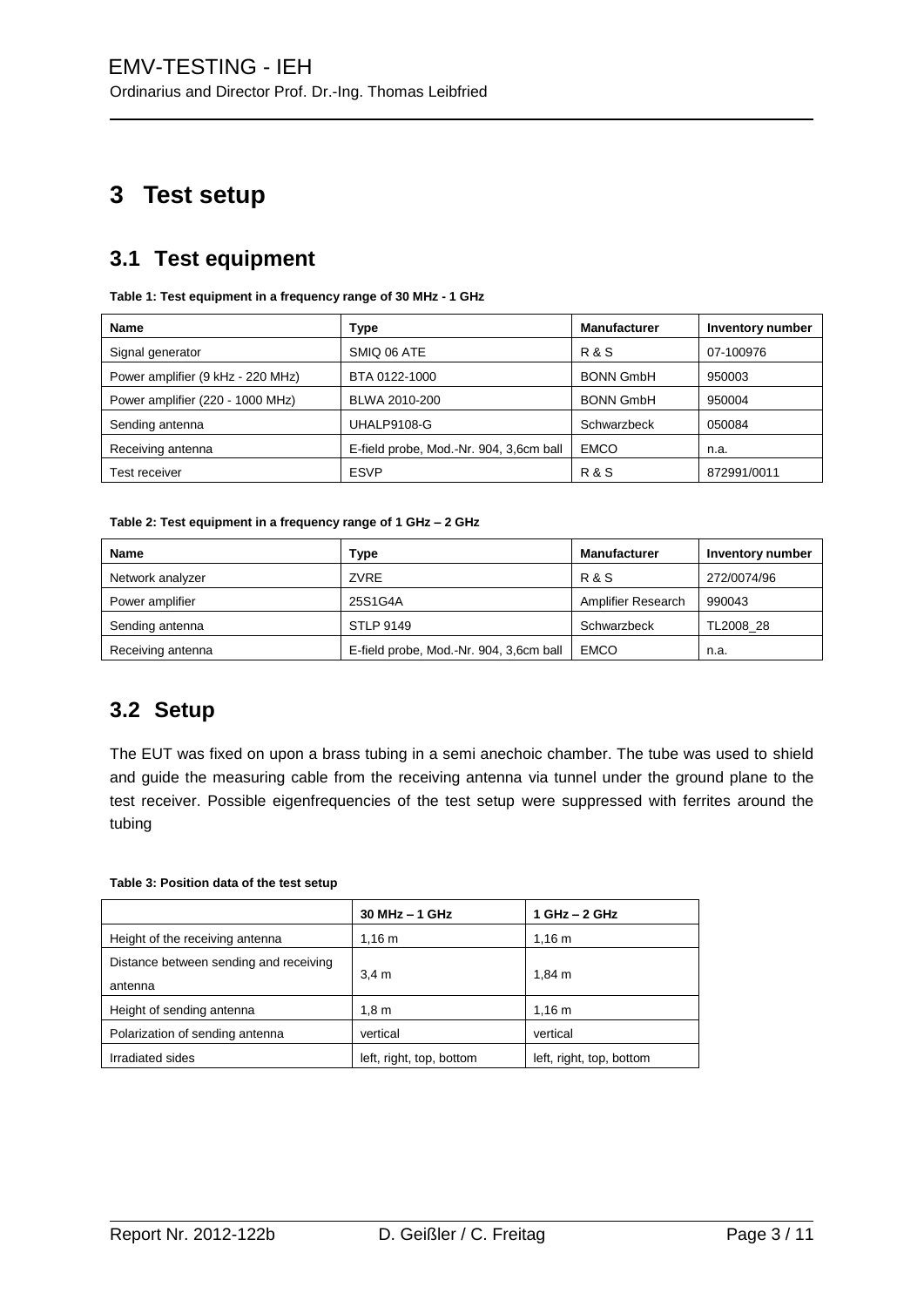Ordinarius and Director Prof. Dr.-Ing. Thomas Leibfried



**Fig. 1: Setup 30 MHz – 1 GHz Fig. 2: Setup 1 GHz – 2 GHz**



#### **3.3 Measurement procedures**

The measurement of the shielding effectiveness was performed according to the "middle point method" which describes an insertion-loss method.

Coupling is first measured with no enclosure present and afterwards with one inserted. During those measurements the distance between sending- and receiving antenna as well as the orientation and sending power  $P_0$  are kept constant.



**Fig. 3: Illustration of insertion-loss measurement method**

The enclosure shielding effectiveness  $a_s$  is the difference between the reference level  $a_0$  without and the level  $a_1$  with applied shielding (Fig. 3).

$$
a_s = a_0 - a_1
$$
 in dB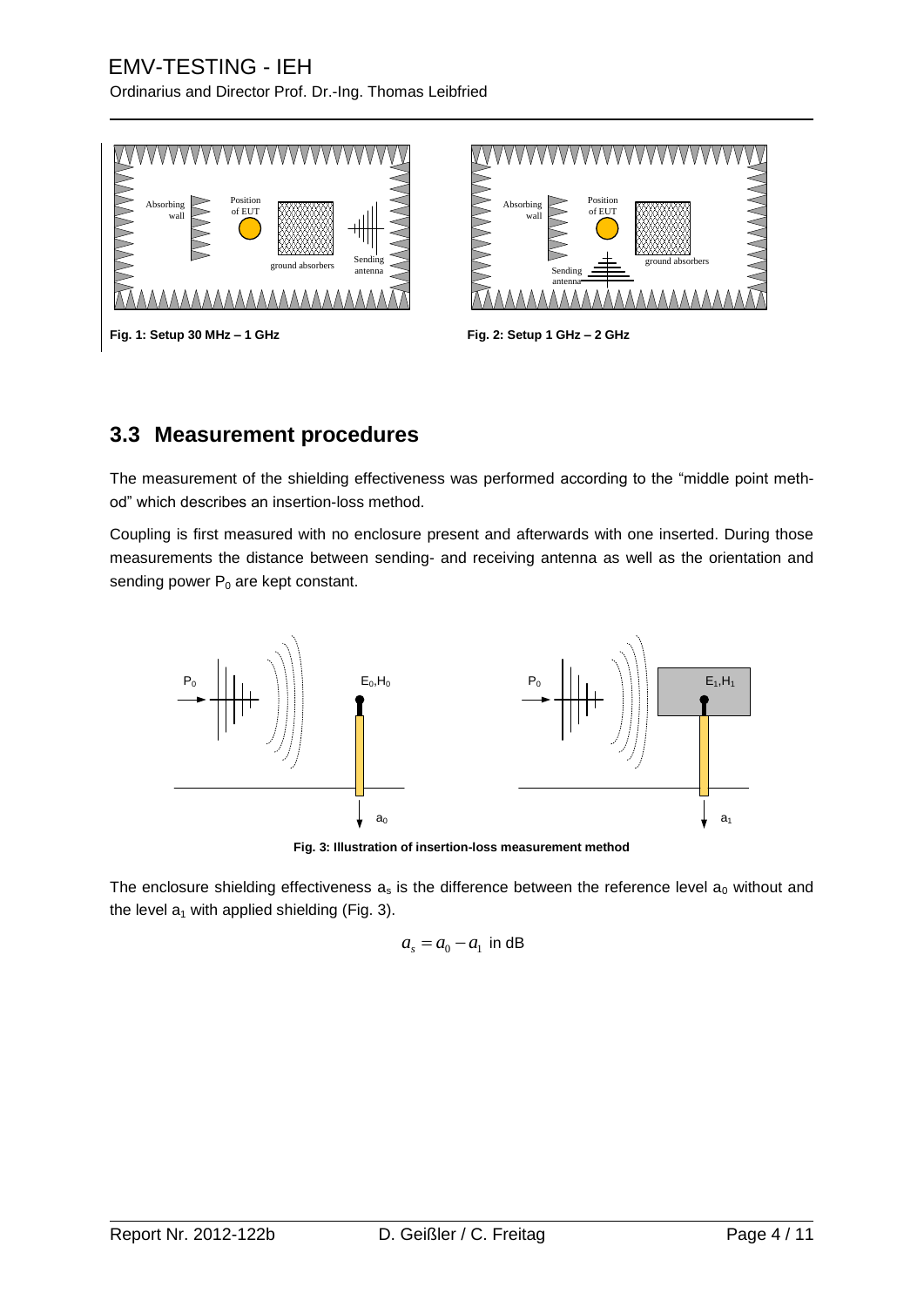#### **3.4 Dynamic range**

The dynamic range  $a_D$  is determined as the difference between reference level  $a_0$  and the level  $a_2$ without receiving antenna and a reflection free enclosed cable (Fig. 4).

$$
a_D = a_0 - a_2
$$
 in dB

Dynamic range is a quantification for the maximum shielding effectiveness, achievable with the used test setup. It depends on the noise level of the equipment (e.g., the shielding effectiveness of the cables) and the intrinsic noise of the receiver.



**Fig. 4: Determination of the dynamic range**

## **3.5 Pictures of the EUT as part of the test setup**



**Fig. 5: Setup in a frequency range of 30 MHz - 1 GHz**

**Fig. 6: Setup in a frequency range of 1 - 2 GHz**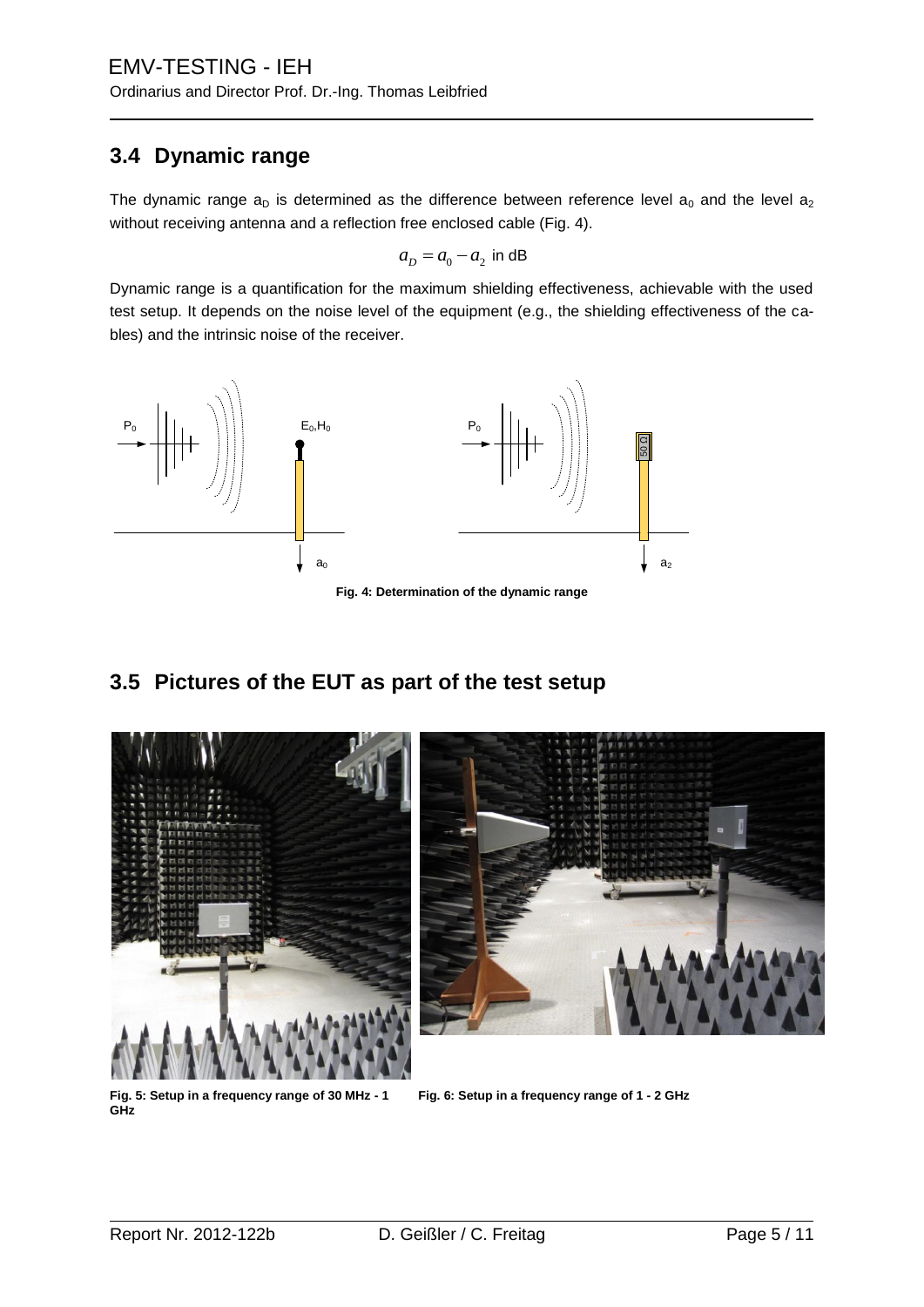# **4 Results**



# **4.1 Measured shielding effectiveness from 30 MHz - 1 GHz**

**Fig. 7: Measurement results for direct radiation on LEFT-side of the EUT**



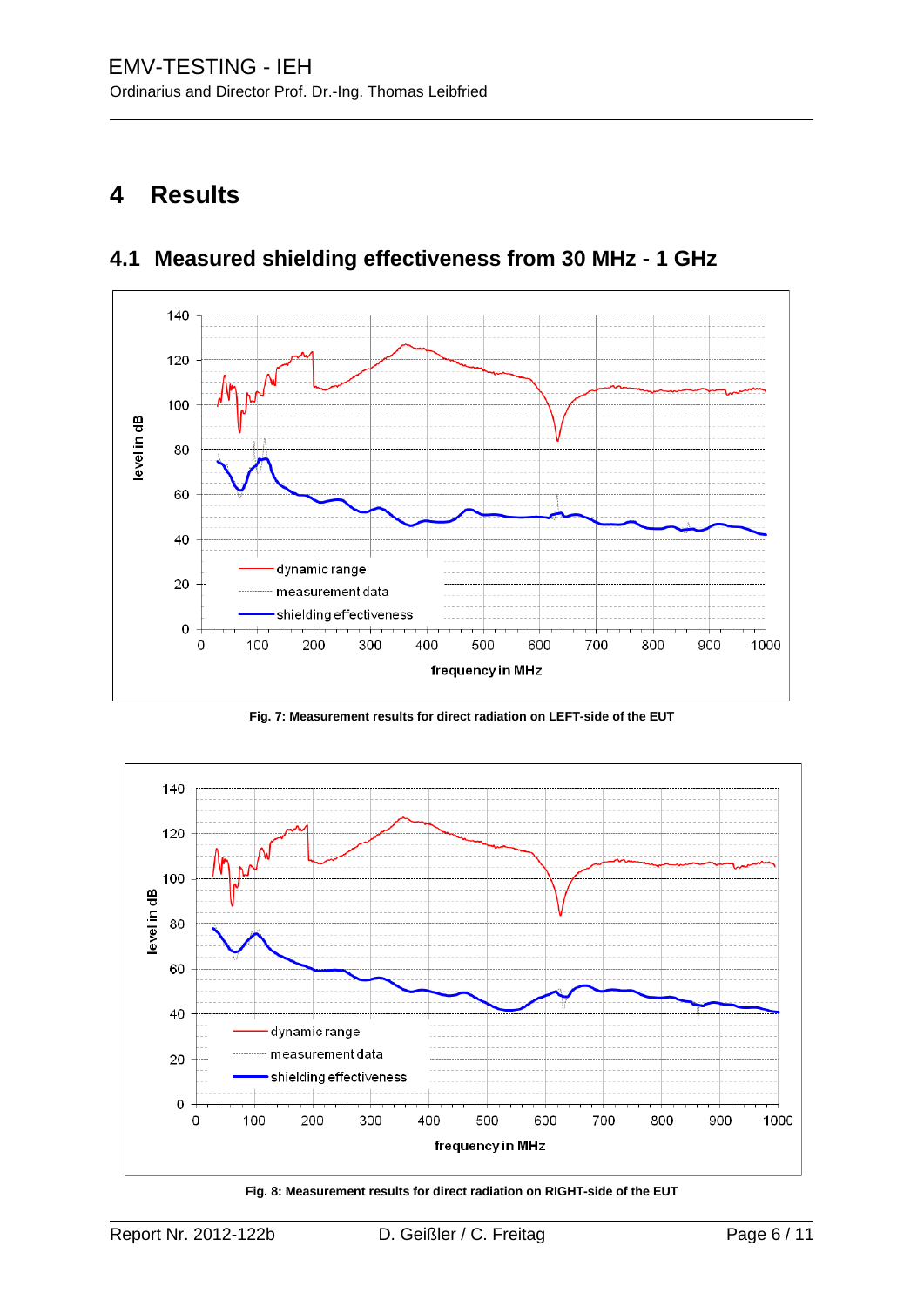#### EMV-TESTING - IEH Ordinarius and Director Prof. Dr.-Ing. Thomas Leibfried



**Fig. 9: Measurement results for direct radiation on TOP-side of the EUT**



**Fig. 10: Measurement results for direct radiation on BOTTOM-side of the EUT**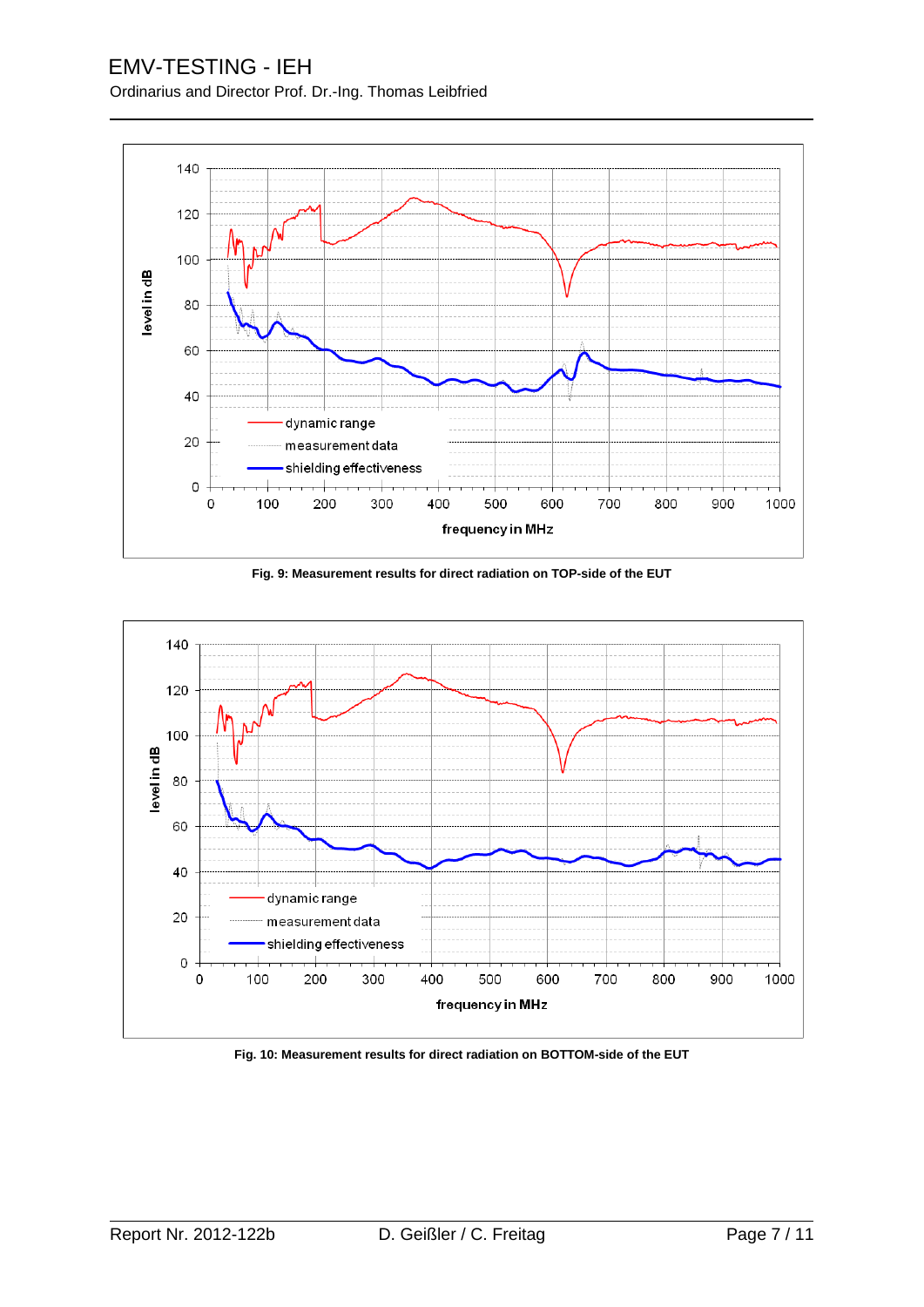



**Fig. 11: Measurement results for direct radiation on LEFT-side of the EUT**

![](_page_7_Figure_4.jpeg)

**Fig. 12: Measurement results for direct radiation on RIGHT-side of the EUT**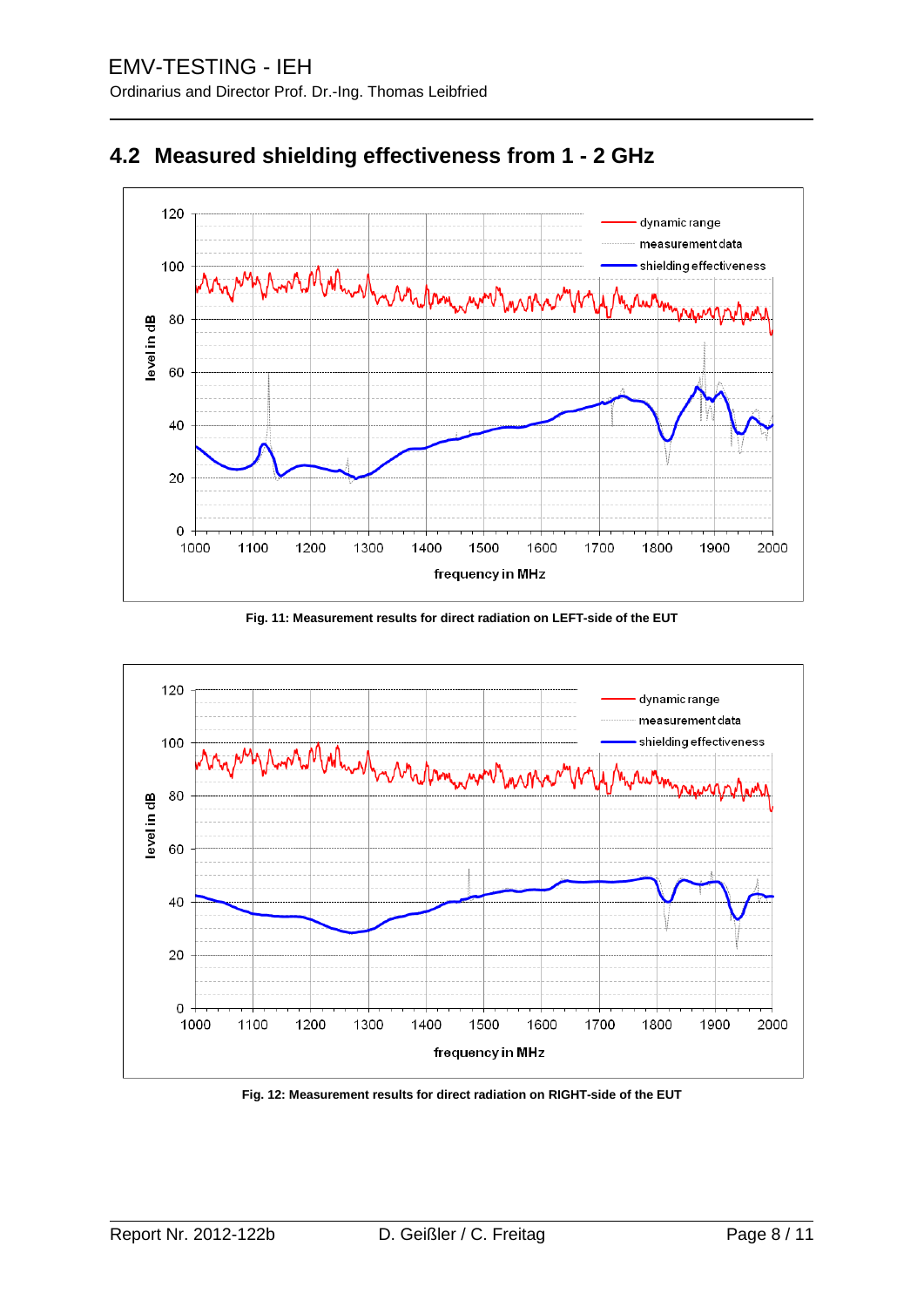#### EMV-TESTING - IEH Ordinarius and Director Prof. Dr.-Ing. Thomas Leibfried

![](_page_8_Figure_1.jpeg)

**Fig. 13: Measurement results for direct radiation on TOP-side of the EUT**

![](_page_8_Figure_3.jpeg)

**Fig. 14: Measurement results for direct radiation on BOTTOM-side of the EUT**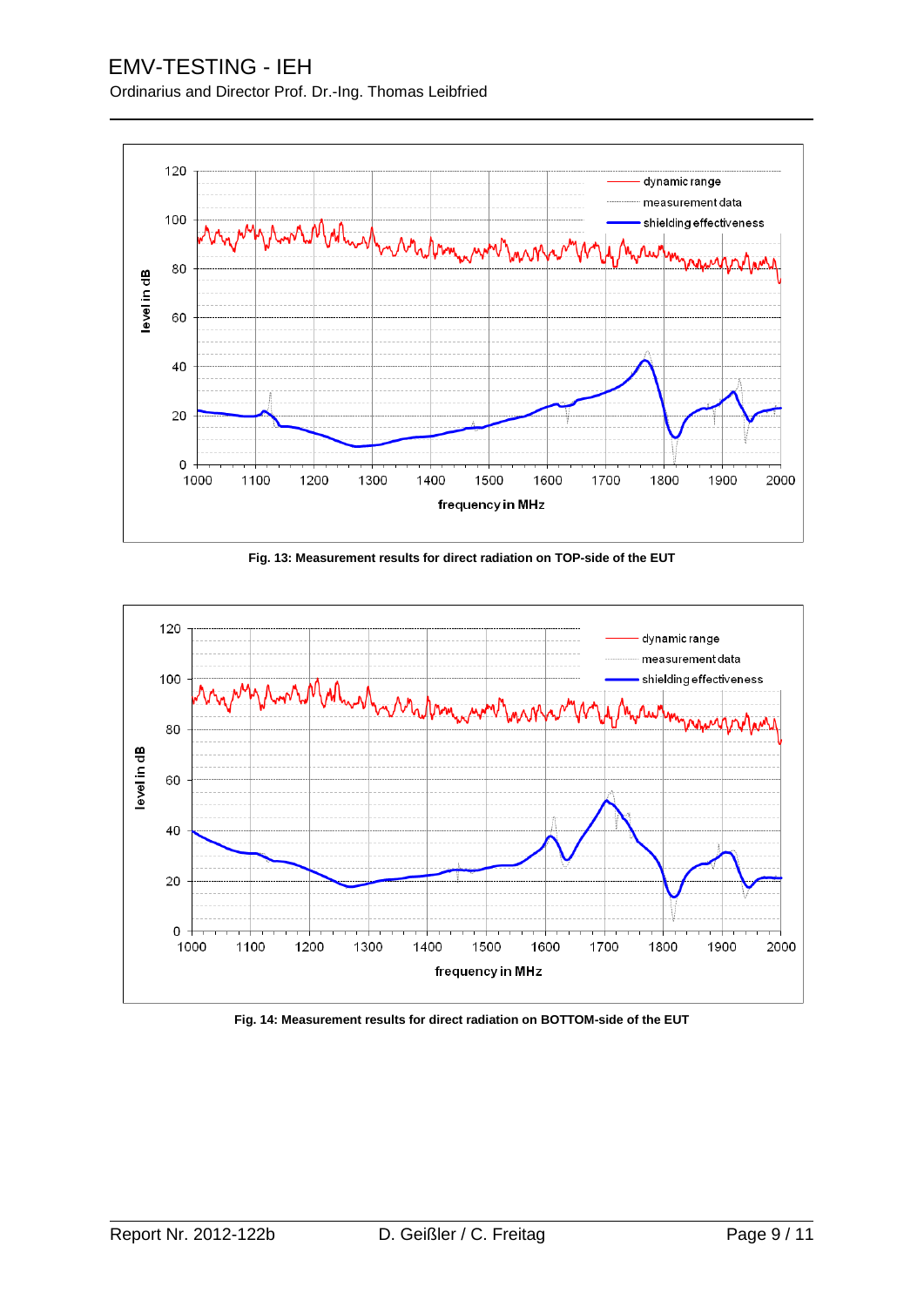## **4.3 Typical shielding effectiveness and worst-case scenario**

Additionally to the measurements above, with direct radiation on one side of the EUT, an overall worstcase scenario was calculated, using the total minimum shielding effectiveness of the previously recorded values. Fig. 15 shows a typical shielding effectiveness of the EUT after an inserted smoothing of resonance frequencies.

![](_page_9_Figure_3.jpeg)

**Fig. 15: Typical shielding effectiveness and worst case scenarion of the EUT**